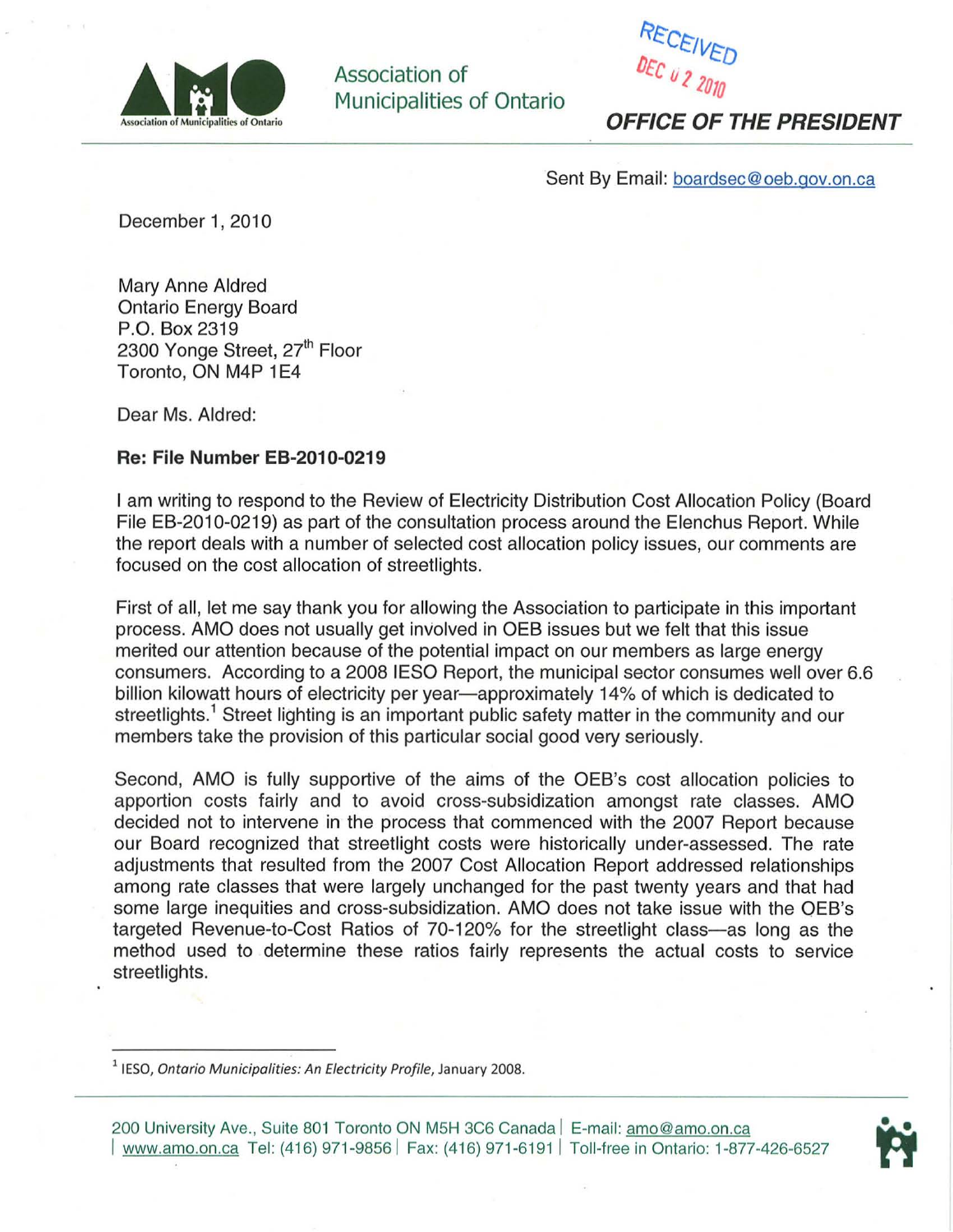As a result of the post 2007 Cost Allocation Model, most municipalities were hit with incredibly hefty rate increases for streetlights between 2007 and 2009. However, two utilities (Kitchener-Wilmot Hydro and Kingston Utilities) implemented the changes in a way to minimize the number of connections used (which are multiplied by the rate), which served to mitigate most of the impacts of the revenue-to-cost ratio impacts.

|                                                                     |           |                     | % Street       | <b>Street</b> |
|---------------------------------------------------------------------|-----------|---------------------|----------------|---------------|
|                                                                     |           |                     | Light          | Light R:C     |
|                                                                     | # of      | <b>Street Light</b> | Connections    | Ratio -       |
|                                                                     | Customer  | Connections         | to             | Starting      |
| <b>LDC</b>                                                          | from CA   | from CA             | Customers      | Point         |
| Atikokan Hydro linc.                                                | 1,745     | 618                 | 35.4%          | 22.8%         |
| Brantford Power Inc.                                                | 36,907    | 10,056              | 27.2%          | 14.8%         |
| Burlington Hydro Inc.                                               | 64,730    | 1,581               | 2.4%           | 15.1%         |
| Cambridge and North Dumfries Hydro                                  |           |                     |                |               |
| Inc.                                                                | 50,553    | 6,613               | 13.1%          | 13.7%         |
| Centre Wellington Hydro Ltd.                                        | 6,015     | 1,568               | 26.1%          | 10.6%         |
| Chapleau Public Utilities Corporation                               | 1,359     | 341                 | 25.1%          | 17.4%         |
| <b>Collingwood Utility Services Corp</b>                            | 13,614    | 2,715               | 19.9%          | 15.5%         |
| Enersource Hydro Mississauga                                        | 175,316   | 10,240              | 5.8%           | 25.2%         |
| Festival Hydro Inc.                                                 | 18,760    | 1,146               | 6.1%           | 28.6%         |
| Halton Hills Hydro Inc.                                             | 18,323    | 3,944               | 21.5%          | 15.1%         |
| Hydro One Brampton                                                  | 133,217   | 19,310              | 14.5%          | 20.1%         |
| Hydro One Networks Inc.                                             | 1,177,552 | 5,561               | 0.5%           | 60.0%         |
| Innisfil Hydro Distribution Systems                                 |           |                     |                |               |
| Limited                                                             | 13,689    | 2,309               | 16.9%          | 9.4%          |
| Kenora Hydro Electric Corporation                                   |           |                     |                |               |
| Ltd                                                                 | 5,835     | 550                 | 9.4%           | 56.2%         |
| <b>Kingston Electricity Distribution</b>                            |           |                     |                |               |
| Limited (Connections divided by 10)                                 | 27,142    | 516                 | 1.9%           | 82.4%         |
| Kitchener-Wilmot Hydro Inc. (2010                                   |           |                     |                |               |
| using relay/service entrance<br>switches)                           | 27,142    | 1,585               | 5.8%           | 127.3%        |
| Kitchener-Wilmot Hydro Inc. (Original)                              | 87,448    | 22,777              | 26.0%          | 26.2%         |
| Lakefront Utilities Inc.                                            | 8,605     | 2,693               | 31.3%          | 14.4%         |
| Lakeland Power Distribution Ltd.                                    | 8,943     | 2,058               | 23.0%          | 16.9%         |
| London Hydro Inc                                                    | 137,240   | 14,037              | 10.2%          | 16.9%         |
| Midland Power Utility Corporation                                   | 6,446     | 1,469               | 22.8%          | 23.5%         |
| Milton Hydro Distribution Inc                                       | 30,459    | 2,895               | 9.5%           | 12.8%         |
| Newmarket Hydro Ltd.                                                | 25,718    | 6,599               | 25.7%          | 9.0%          |
| Niagara-on-the-Lake Hydro Inc.                                      | 7,312     | 884                 | 12.1%          | 14.9%         |
| North Bay Hydro Distribution Limited                                | 23,820    | 5,459               | 22.9%          | 14.8%         |
|                                                                     |           |                     |                |               |
| Oakville Hydro Electricity Distribution                             |           | 15,062              |                |               |
| Inc.                                                                | 54,268    |                     | 27.8%<br>13.5% | 12.0%         |
| Orangeville Hydro Limited<br>Orillia Power Distribution Corporation | 11,258    | 1,524               |                | 7.3%          |
| Oshawa PUC Networks Inc.                                            | 12,080    | 3,487               | 28.9%          | 20.8%         |
|                                                                     | 48,753    | 10,076              | 20.7%          | 23.2%         |
| Parry Sound Power Corporation                                       | 3,404     | 1,061               | 31.2%          | 13.6%         |

**Table #1: Post 2007 CA Model Allocation of Streetlight Connections and Rates**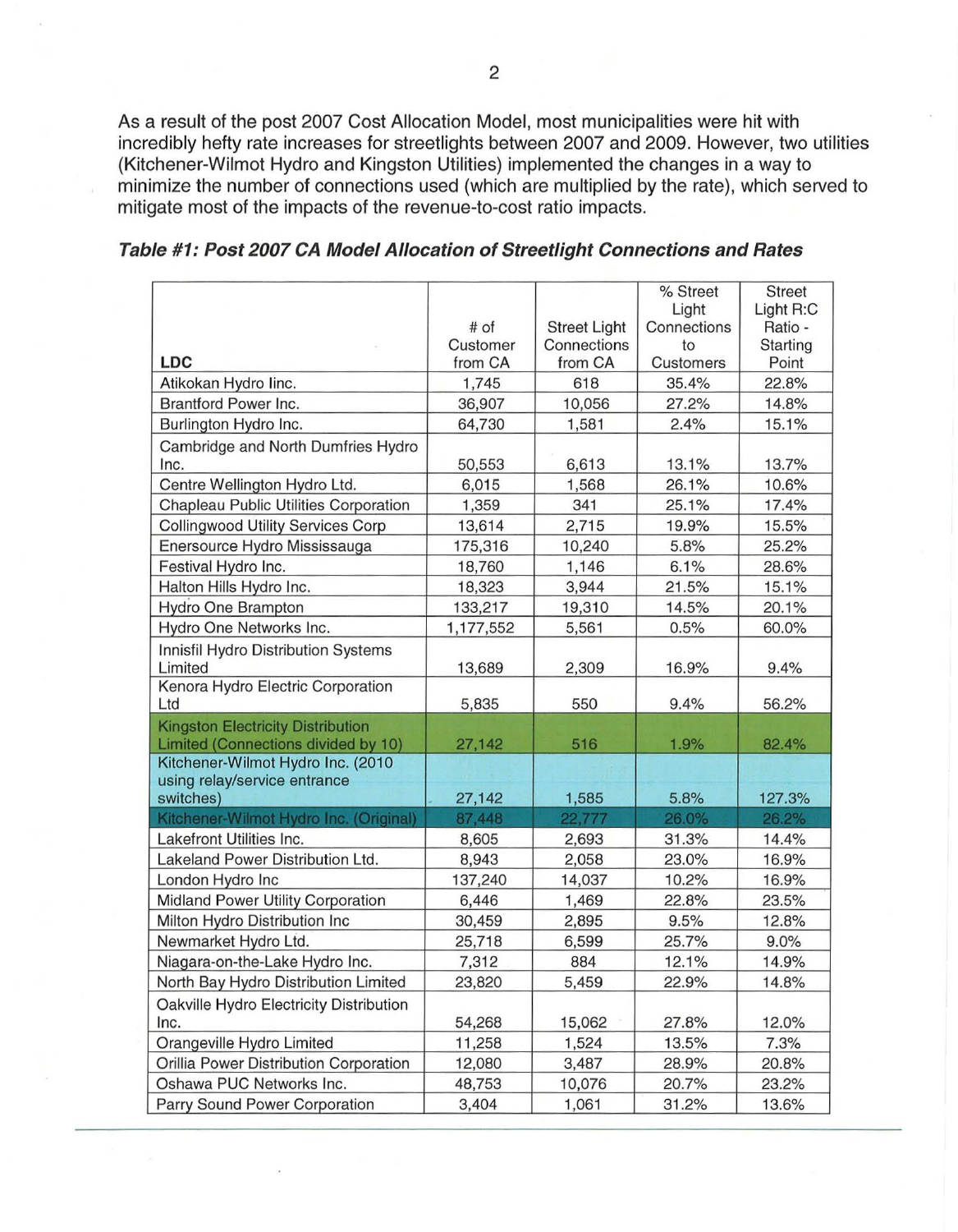| PowerStream Inc.                                   | 211,423 | 10,690  | 5.1%  | 54.4% |
|----------------------------------------------------|---------|---------|-------|-------|
| Rideau St. Lawrence Distribution Inc.              | 5,690   | 1.635   | 28.7% | 41.6% |
| Thunder Bay Hydro Electricity<br>Distribution Inc. | 49,152  | 12,769  | 26.0% | 13.5% |
| Toronto Hydro-Electric System<br>Limited           | 675,521 | 113,377 | 16.8% | 10.4% |
| Wasaga Distribution Inc.                           | 10,067  | 2,134   | 21.2% | 6.0%  |
| Welland Hydro-Electric Systems                     |         |         |       |       |
| Corp.                                              | 21,003  | 6.495   | 30.9% | 11.9% |
| Wellington North Power Inc.                        | 3,336   | 942     | 28.2% | 9.1%  |
| West Coast Huron Energy Inc. -<br>Goderich Hydro   | 3,758   | 680     | 18.1% | 27.8% |
| Whitby Hydro Electric Corp.                        | 34,855  | 10,228  | 29.3% | 23.7% |
| Woodstock Hydro Services Inc.                      | 15,156  | 2.509   | 16.6% | 24.6% |

Kitchener-Wilmot Hydro and Kingston Distribution stand out for having much higher Street Light R:C Ratio - Starting Point-which is as a result of using fewer number of connections (Street Light Connections from CA). This is a result of both utilities using relay/service entrance switches (or daisy chains) as the connection points as opposed to individual street lights. Contrasting the Kitchener-Wilmot Hydro approaches (the utility revised their numbers after the initial Cost Allocation Study overstated the number of street light connections) reveals the daisy chain approach results in 1,585 connections versus 22,777 by counting the number of streetlights. Kitchener-Wilmot Hydro found that 99% of the municipal streetlights were group controlled, which resulted in a much lower charge to the municipal customer.<sup>2</sup>

Using the daisy chain approach is an acceptable practise, but the OEB has not clarified this to date and a number of LDCs continue to struggle as a result. In fact, there appears to be contradictory advice in existing OEB documentation. In Section 9.2 (Definition of Customer and Connection for Filings) of RP-2005-0317 Cost Allocation Review Board Directions on Cost Allocation Methodology for Electricity Distributors states:

The accounts/sub-accounts that are allocated based on the number of customers or connections in total or in part were listed in Appendices 7.2 and 7.3. For the purpose of the cost allocation filings, a "customer" is generally defined by a meter point that measures energy consumed over a period of time.

For unmetered loads, the number of connections will be used to allocate some customer-related costs. For street lights, sentinel lights and unmetered scattered loads, the number of connections will be the actual number of devices.

In the case of street lights, one "connection" frequently links a number of fixtures to the distribution system and simply using the number of devices may overstate the number of physical connections to the distributor's system. Therefore, where better information is available, distributors must apply a connection factor to the number of streetlight fixtures for the purpose of determining the customer allocation factor.

 $^2$  Appendix 7 in the Kitchener-Wilmot Hydro Inc. Rate Application (EB-2009-0267 Filed: August 28, 2009) explains this allocation thoroughly.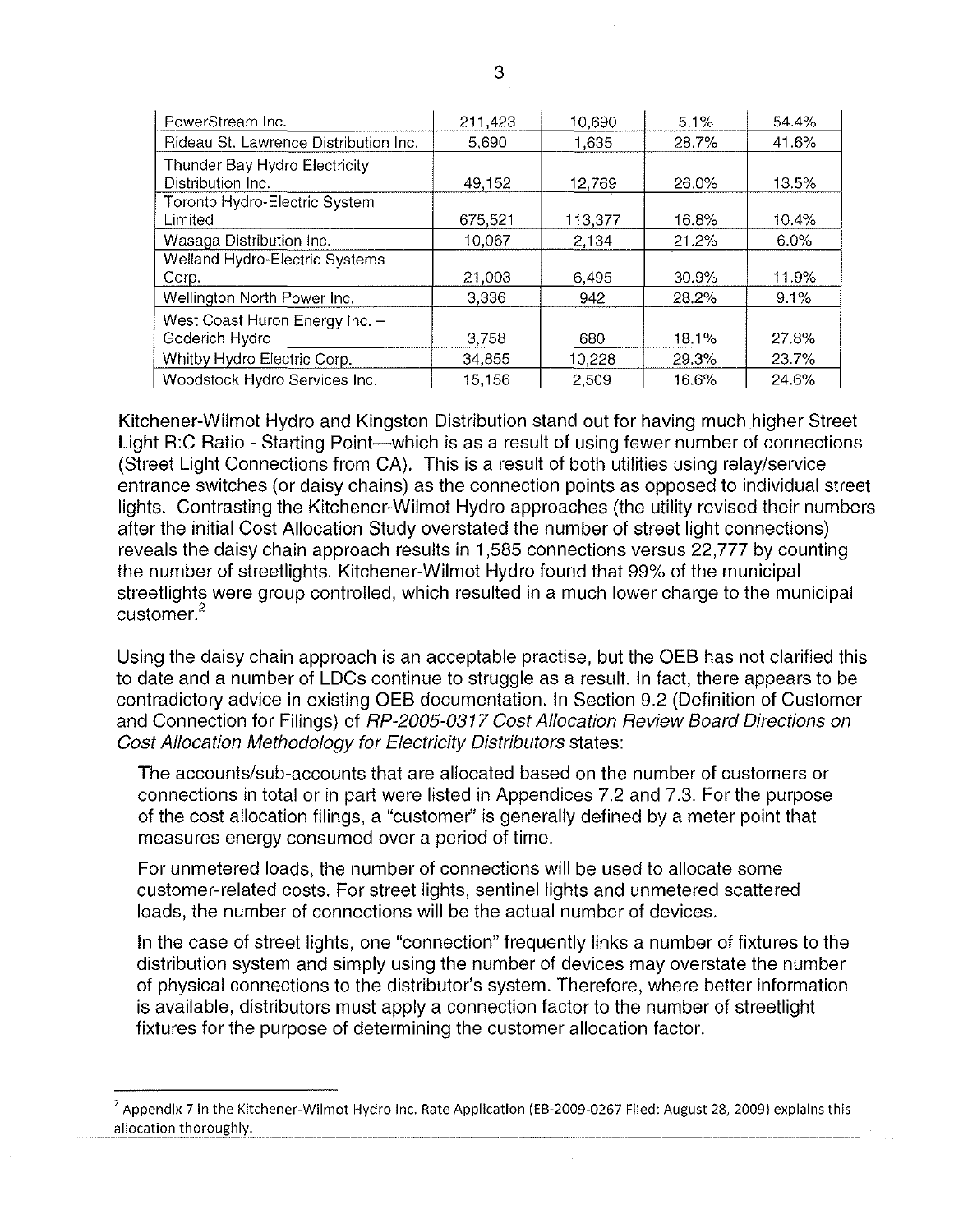This language is unclear and the term "daisy chain" is not used, which is why only two LOCs to date have used the daisy chain approach. The instructions appear to initially direct LOCs to use the numbers of devices, but then suggests that better information may be available on actual connections where a number of devices are handled with one connection (the daisy chain).

AMO is concemed that the stated objective of the current review that there "are potential for refinements" because LOCs have adjusted their revenue-to-cost ratios to fall within the current target ranges. We believe that unless the existing problems are corrected, any further adjustments to the Revenue-to-Cost Ratios will undermine the OEB's objectives and unfairly punish our municipal members.

As a result, we have three requests related to the manner in which costs to service streetlights are determined. First, the OEB should clearly and strongly state that LDCs are to use the daisy chain approach to determining the number of streetlight connections from this point onwards. All future rate applications should reflect this method as it more fairly reflects the actual costs to service streetlights and avoids the streetlight class subsidizing other rate classes. All LOCs should be required to provide an explanation on how they have determined the number of streetlight connections as part of their rate application just as Kitchener-Wilmot Hydro has done. Second, the OEB should define connections more clearly in its existing documentation and communicate this clarification to LOCs and other stakeholders. Third, the Board should place a moratorium on any further movement in Revenue-to-Cost Ratios until the first two requests have been evenly and consistently implemented across all LOCs in the province. According to Section 2.3.4 of the Application of Cost Allocation for Electricity Distributors Report of the Board (EB-2007-0667:

a principle of rate making is that rate stability in most instances is desirable ... Rate instability of this nature is confusing to consumers, frustrates their energy cost planning and undermines their confidence in the rate making process ... Another principle of rate making is the avoidance of rate shock. Proposed rate changes should consider the ability of consumers to react to their new costs. In aligning rate levels closer to costs, reducing a high revenue-to-cost ratio for anyone class requires an offsetting increase to one or more other classes.

The impact of the 2007-2009 rate changes definitely did not take this into consideration. In Hamilton, for example, the rate increases meant unbudgeted impacts of \$384,297 in 2008 and \$917,179 in 2009. Among nine LOCs that filed in 2008, there was an average of a 204% increase in the monthly service charge for streetlights. As a result AMO requests that the Board wait until the next round of rate applications (2015) to readjust streetlight Revenue-to-Cost Ratios. Finally, AMO suggests that these increases were an example of rate shock that should be avoided. In the future, both the OEB and LOCs should take greater strides to communicate potential rate impacts to consumers so that they can budget appropriately. .